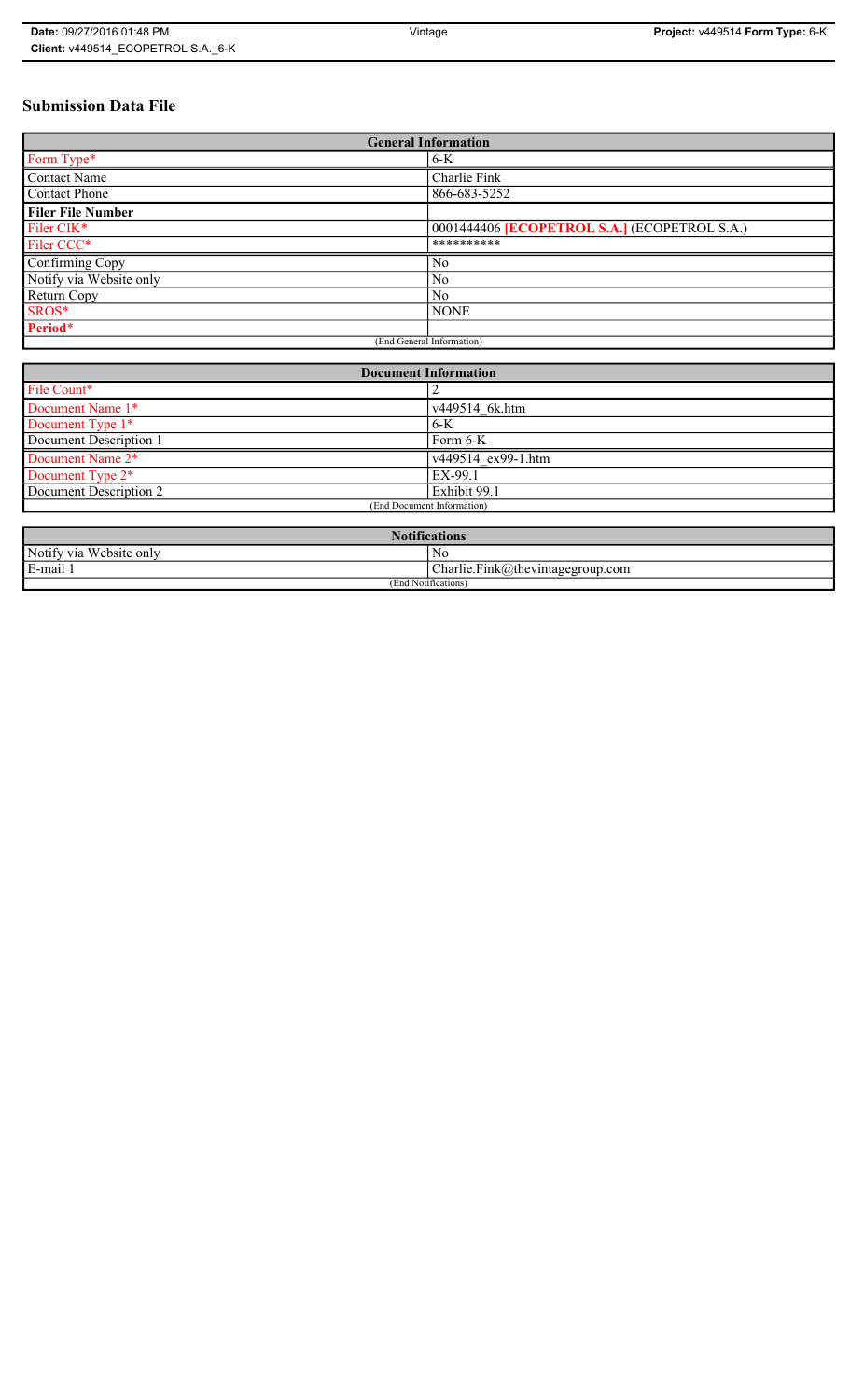#### **UNITED STATES SECURITIES AND EXCHANGE COMMISSION Washington, D.C. 20549**

#### **FORM 6-K**

#### **REPORT OF FOREIGN PRIVATE ISSUER PURSUANT TO RULE 13a-16 OR 15d-16 UNDER THE SECURITIES EXCHANGE ACT OF 1934**

For the month of September, 2016 Commission File Number 001-34175

ECOPETROL S.A.

(Exact name of registrant as specified in its charter)

N.A.

(Translation of registrant's name into English)

COLOMBIA

(Jurisdiction of incorporation or organization)

Carrera 13 No. 36 – 24

BOGOTA D.C. – COLOMBIA

(Address of principal executive offices)

Indicate by check mark whether the registrant files or will file annual reports under cover of Form 20-F or Form 40-F.

Form 20-F  $\boxtimes$  Form 40-F  $\Box$ 

Indicate by check mark if the registrant is submitting the Form 6-K in paper as permitted by Regulation S-T Rule 101(b)(1)

 $Yes \Box$  No  $\boxtimes$ 

Indicate by check mark if the registrant is submitting the Form 6-K in paper as permitted by Regulation S-T Rule 101(b)(7)

 $Yes \Box$  No  $\boxtimes$ 

Indicate by check mark whether the registrant by furnishing the information contained in this form is also thereby furnishing the information to the Commission pursuant to Rule 12g3-2(b) under the Securities Exchange Act of 1934.

 $Yes \Box$  No  $\boxtimes$ 

If "Yes" is marked, indicate below the file number assigned to the registrant in connection with Rule 12g3-2(b): 82- N/A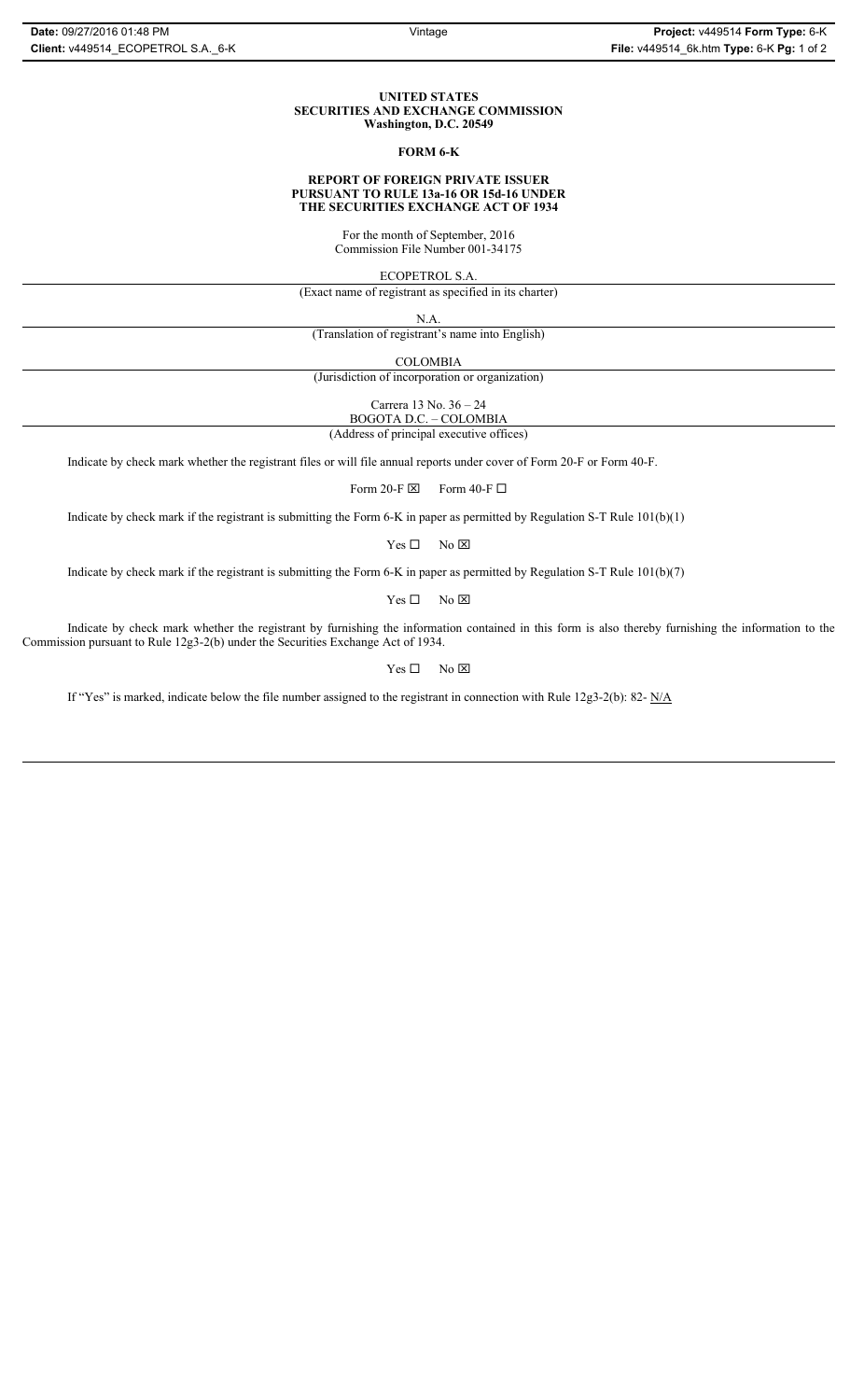#### **SIGNATURES**

Pursuant to the requirements of the Securities Exchange Act of 1934, the registrant has duly caused this report to be signed on its behalf by the undersigned, thereunto duly authorized.

Ecopetrol S.A.

By: /s/ María Fernanda Suárez Name: María Fernanda Suárez Title: Chief Financial Officer

Date: September 27, 2016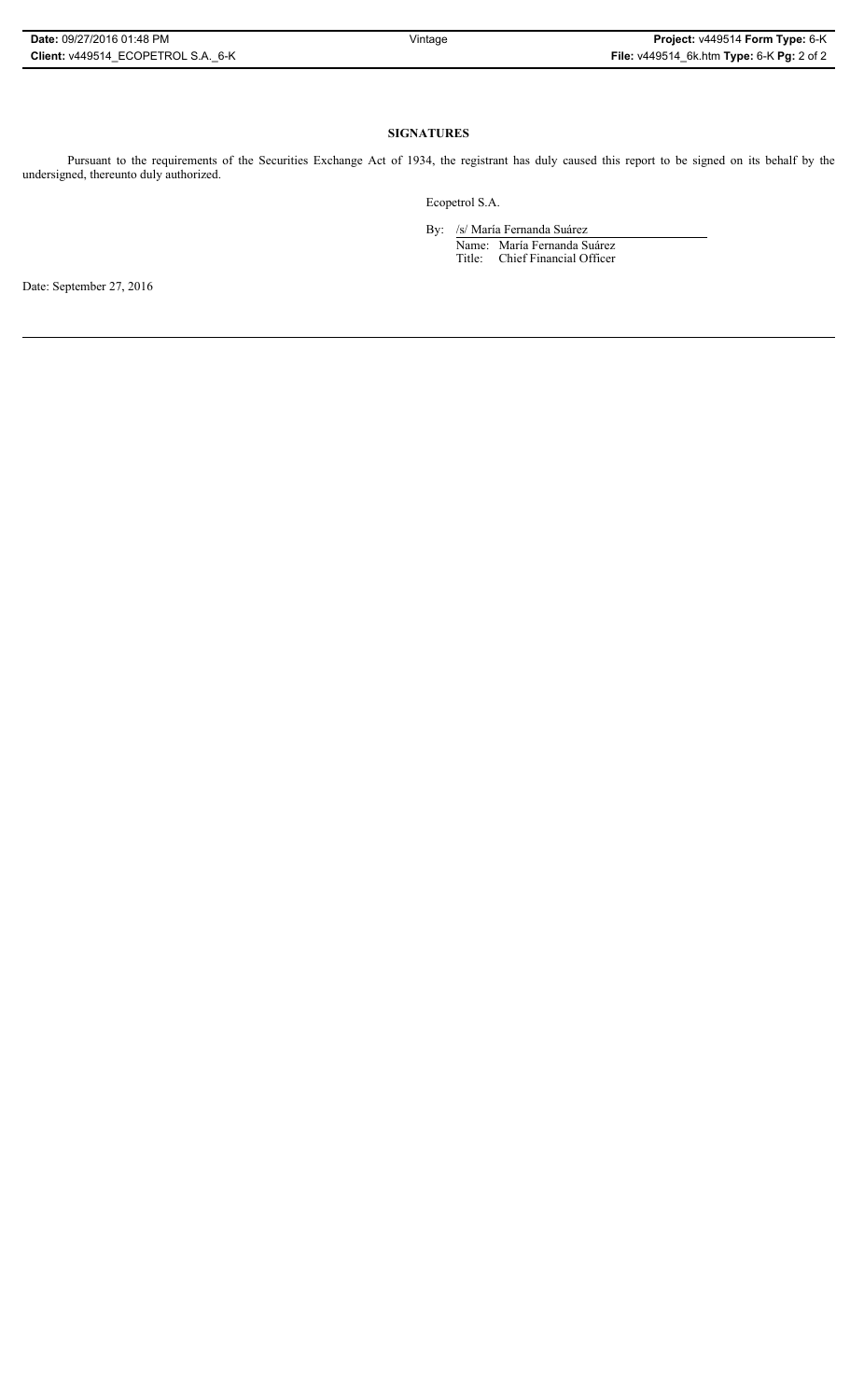| Date: 09/27/2016 01:48 PM          | Vintage | <b>Project: v449514 Form Type: 6-K</b>            |
|------------------------------------|---------|---------------------------------------------------|
| Client: v449514 ECOPETROL S.A. 6-K |         | File: v449514 ex99-1.htm Type: EX-99.1 Pg: 1 of 2 |

# **Exhibit 99.1**

## **Ecopetrol S.A.'s Board of Directors Approves Membership of its Committees**

Ecopetrol S.A. (BVC: ECOPETROL; NYSE: EC) hereby reports that its Board of Directors, at its meeting of September 16, 2016, has approved the membership of its committees, which will be as follows:

## **AUDIT AND RISK COMMITTEE:**

Jaime Ardila (financial-accounting expert in accordance with SOX Law requirements for the period 2016 – 2017)

- Horacio Ferreira
- Yesid Reyes
- $\bullet$  Joaquin Moreno
- Juan Jose Echavarria

All of these directors are independent.

## **BUSINESS COMMITTEE**

- x Minister of Finance and Public Credit
- Director of the National Planning Agency of Colombia
- Joaquin Moreno
- Carlos Cure
- Jaime Ardila
- Horacio Ferreira
- Juan Jose Echavarria

## **CORPORATE GOVERNMENT AND SUSTAINABILITY COMMITTEE:**

- x Minister of Finance and Public Credit
- Yesid Reyes
- Horacio Ferreira
- Carlos Cure

## **COMPENSATION AND NOMINATION COMMITTEE:**

- x Minister of Finance and Public Credit
- Ana Milena Lopez
- Carlos Cure  $\bullet$  Joaquin Moreno

According to its internal regulations, each of the committees elects its President, who must be an independent member.